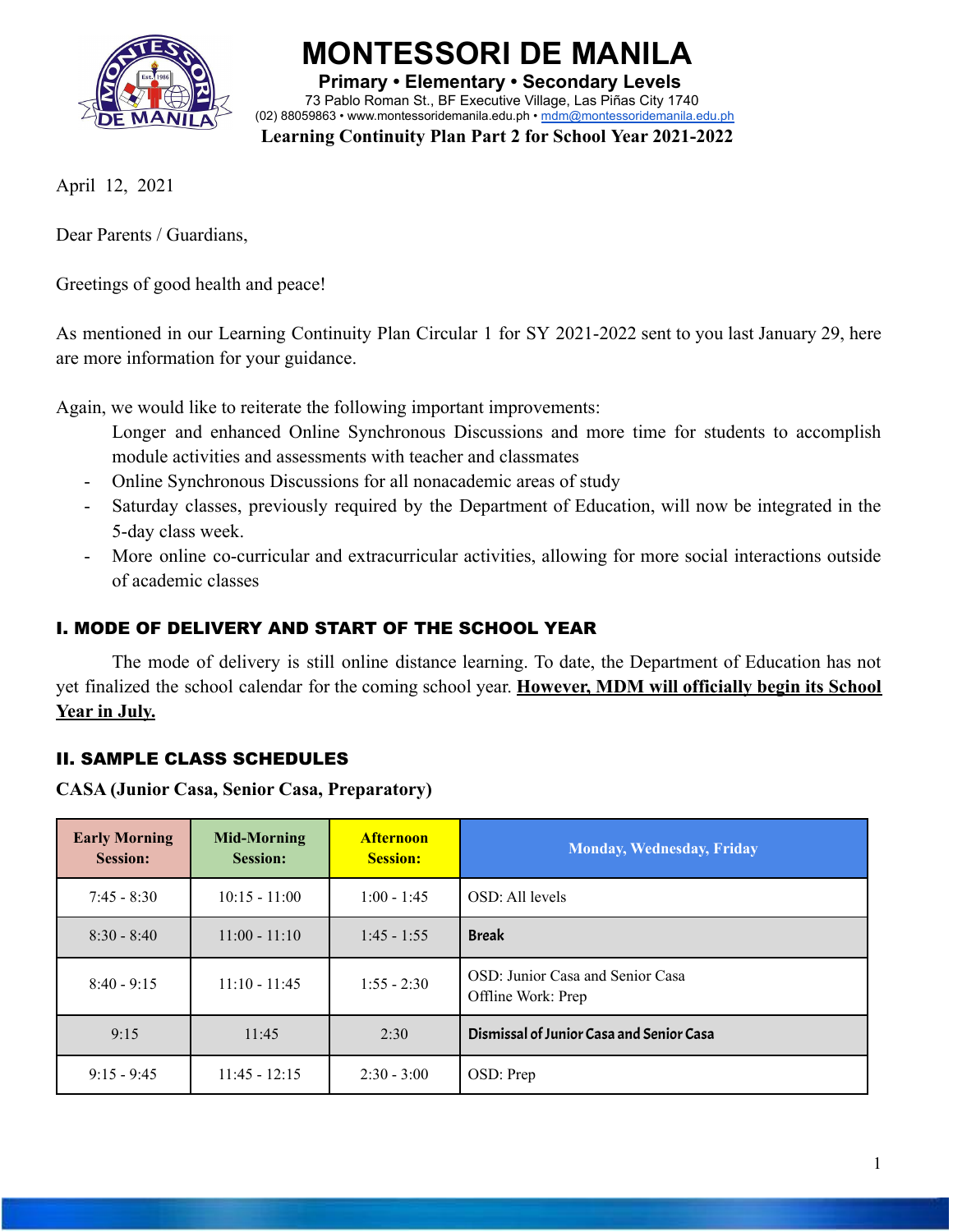| <b>Early Morning</b><br><b>Session:</b> | Mid-Morning<br><b>Session:</b> | <b>Afternoon</b><br><b>Session:</b> | <b>Tuesday</b>                                                   |  |
|-----------------------------------------|--------------------------------|-------------------------------------|------------------------------------------------------------------|--|
| $7:45 - 9:45$                           | $10:15 - 12:15$                | $1:00 - 3:00$                       | OSD: Prep (with break)                                           |  |
|                                         |                                |                                     | Completion of Offline Work (No OSD): Junior Casa and Senior Casa |  |

| <b>Early Morning</b>                            | <b>Mid-Morning</b>                                    | <b>Afternoon</b>                                | <b>Thursday</b>                                                                                                                            |
|-------------------------------------------------|-------------------------------------------------------|-------------------------------------------------|--------------------------------------------------------------------------------------------------------------------------------------------|
| <b>Session:</b>                                 | <b>Session:</b>                                       | <b>Session:</b>                                 |                                                                                                                                            |
| $7:30 - 7:45$<br>$7:45 - 8:45$<br>$8:45 - 9:15$ | $10:00 - 10:15$<br>$10:15 - 11:15$<br>$11:15 - 11:45$ | $1:00 - 1:15$<br>$1:15 - 2:15$<br>$2:15 - 2:45$ | <b>OSD</b> : Junior Casa<br>OSD: Junior Casa and Senior Casa (with break)<br>OSD: Senior Casa<br>Completion of Offline Work (No OSD): Prep |

### **ELEMENTARY LEVEL I (Grades 1 to 3)**

| <b>Time</b>     | <b>Monday</b>    | <b>Tuesday</b>   | Wednesday        | <b>Thursday</b>  | Friday           |
|-----------------|------------------|------------------|------------------|------------------|------------------|
| $8:00 - 9:00$   | Math             | Math             | Filipino         | Filipino         | SGP(Group A)     |
| $9:00 - 9:30$   | <b>Break</b>     | <b>Break</b>     | <b>Break</b>     | <b>Break</b>     | <b>Break</b>     |
| $9:30 - 10:30$  | Social Studies   | Social Studies   | Geometry         | Geometry         | $SGP$ (Group B)  |
| $10:30 - 11:00$ | <b>Break</b>     | <b>Break</b>     | <b>Break</b>     | <b>Break</b>     | <b>Break</b>     |
| $11:00 - 12:00$ | English          | English          | Science          | Science          | Homeroom         |
| $12:00$ noon    | <b>Dismissal</b> | <b>Dismissal</b> | <b>Dismissal</b> | <b>Dismissal</b> | <b>Dismissal</b> |
| $1:00 - 2:00$   | Consultation     | Consultation     | Consultation     | Consultation     |                  |

*SGP - Small Group Presentation; pupils will be divided into 2 groups - Group A: 8:00 - 9:00 a.m. Group B: 9:30 - 10:30 a.m.*

*Consultation is available for pupils who may need extra time with their teachers. Each Nonacademic Subject's OSD shall be scheduled in the afternoon; 1 hour per term.*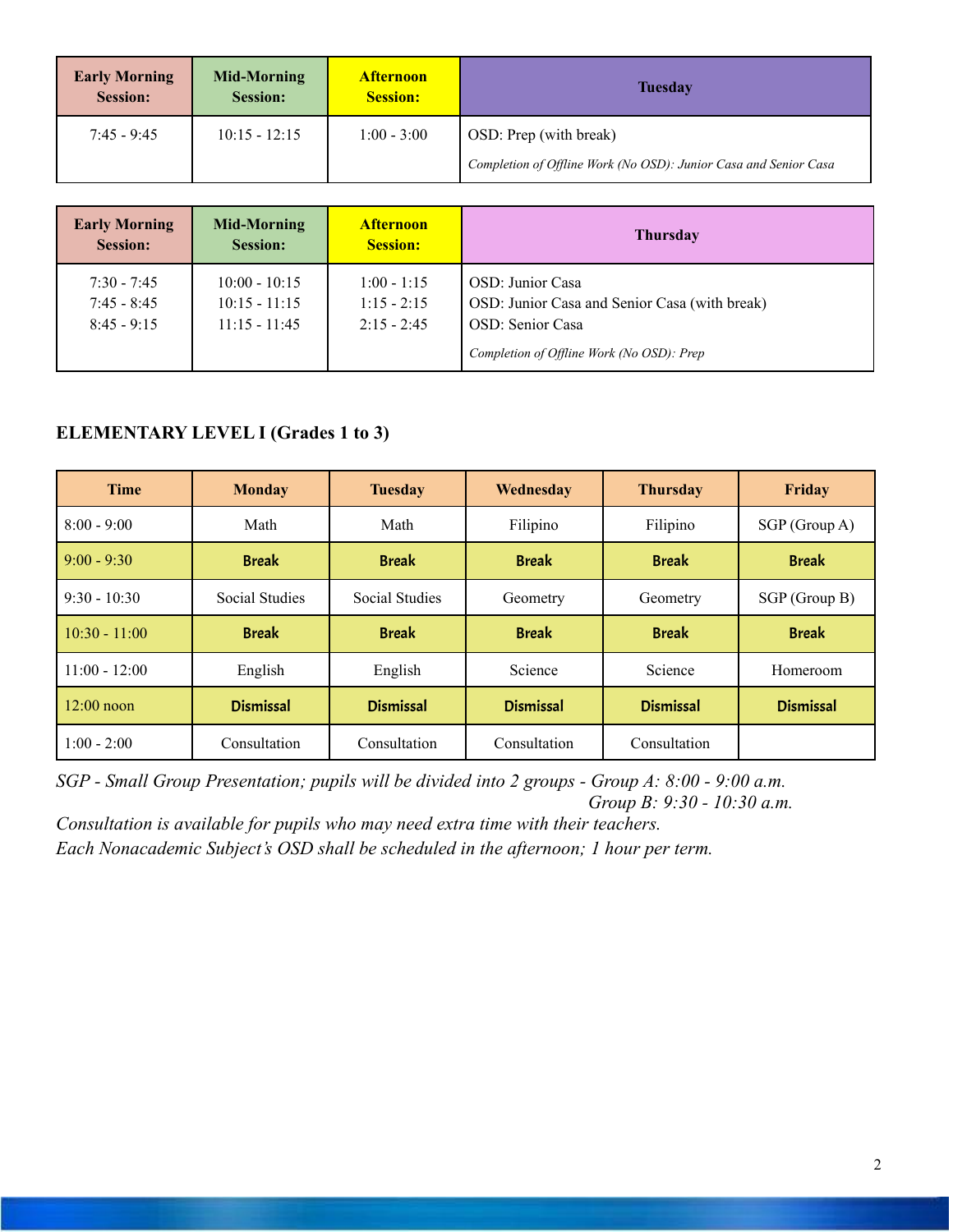#### **ELEMENTARY LEVEL II (Grades 4 to 6)**

| <b>Time</b>     | <b>Monday</b>    | <b>Tuesday</b>   | Wednesday             | <b>Thursday</b>  | Friday           |
|-----------------|------------------|------------------|-----------------------|------------------|------------------|
| $8:00 - 9:00$   | Math             | Math             | Filipino              | Filipino         | <b>SET</b>       |
| $9:00 - 9:30$   | <b>Break</b>     | <b>Break</b>     | <b>Break</b>          | <b>Break</b>     | <b>Break</b>     |
| $9:30 - 10:30$  | Science          | Science          | Geometry              | Geometry         | Consultation     |
| $10:30 - 11:00$ | <b>Break</b>     | <b>Break</b>     | <b>Break</b>          | <b>Break</b>     | <b>Break</b>     |
| $11:00 - 12:00$ | English          | English          | <b>Social Studies</b> | Social Studies   | Homeroom         |
| $12:00$ noon    | <b>Dismissal</b> | <b>Dismissal</b> | <b>Dismissal</b>      | <b>Dismissal</b> | <b>Dismissal</b> |
| $1:00 - 2:00$   | Consultation     | Consultation     | Consultation          | Consultation     |                  |

*SET (Skills Enhancement Time): These are classes that develop pupils' other skills and interests in social, mental, and physical aspects.*

*Consultation is available for students who may need extra time with their teachers. Each Nonacademic Subject's OSD shall be scheduled in the afternoon; 1 hour per term.*

## **JUNIOR HIGH SCHOOL (Grades 7 to 10)**

| <b>Time</b>     | <b>Monday</b> | <b>Tuesday</b> | Wednesday          | <b>Thursday</b>    | Friday       |
|-----------------|---------------|----------------|--------------------|--------------------|--------------|
| $8:30 - 10:00$  | Science       | Science        | English            | English            | Filipino     |
| $10:00 - 10:15$ | <b>Break</b>  | <b>Break</b>   | <b>Break</b>       | <b>Break</b>       | <b>Break</b> |
| $10:15 - 11:45$ | Math          | Math           | Araling Panlipunan | Araling Panlipunan | NA           |
| $11:45 - 12:30$ | Lunch         | Lunch          | Lunch              | Lunch              | Lunch        |
| $12:30 - 2:00$  |               |                | Filipino           |                    | Homeroom     |
| $2:00 - 3:00$   | Consultation  | Consultation   | Consultation       | Consultation       | Consultation |

*NA: Nonacademic Subject*

*Consultation is available for students who may need extra time with their teachers.*